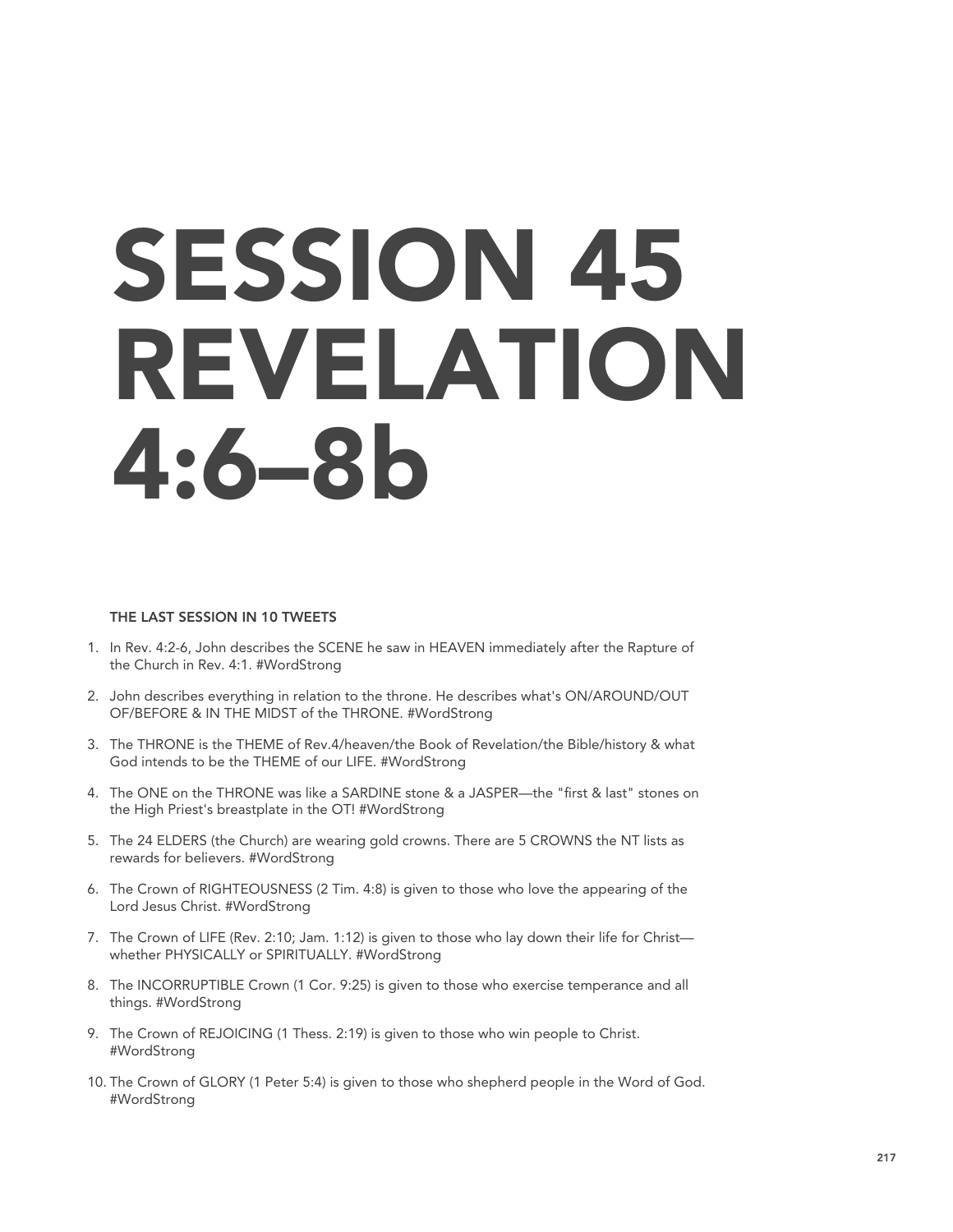REVIEW—

- 1. THE SEQUENCE TO HEAVEN. (The Heavenly Translation) Revelation 4:1–2a
	- A. The Time It Will Happen. (*"After this…" Rev. 4:1a)*
		- 1) Contextually, the Rapture will be that event which concludes the Church Age.
		- 2) Biblically, it will be that event which restarts the final week of years of Daniel's vision of 70 weeks.
	- B. The Way It Will Happen. (Rev. 4:1b–2a; c.f. 1 Thess. 4:13–18; 1 Cor. 15:50–57)
		- 1) Heaven \_\_\_\_\_\_\_\_\_\_\_\_\_\_\_\_\_\_\_\_ and the Lord \_\_\_\_\_\_\_\_\_\_\_\_\_\_\_\_\_\_\_\_\_\_.
		- 2) The  $\ldots$  "Come up hither!"
		- 3) The \_\_\_\_\_\_\_\_\_\_\_\_\_\_\_\_ of the archangel… "Death is swallowed up in victory!"
		- 4) The \_\_\_\_\_\_\_\_\_\_\_\_\_\_\_\_ sounds.
		- 5) The bodies of dead believers are \_\_\_\_\_\_\_\_\_\_\_\_\_\_\_\_, glorified and reunited with their souls and spirits in the air.
		- 6) The bodies of those believers who are alive and remain are \_\_\_\_\_\_\_\_\_\_\_\_\_\_\_ and glorified in the air.
		- 7) We are taken to the \_\_\_\_\_\_\_\_\_\_\_\_\_\_\_\_\_\_\_\_\_\_\_\_\_\_\_\_\_\_\_\_\_\_ to be with the Lord.

2. THE Same IN HEAVEN. (The Heavenly matches are the Sevelation 4:2b–6,8b)

- A. \_\_\_\_\_\_\_\_\_\_\_\_\_ The Throne. (4:2b–3a)
	- The One Who Is Seated There…
- B. \_\_\_\_\_\_\_\_\_\_\_\_\_\_\_\_\_\_ The Throne. (Rev. 4:3b–4)
	- The  $\cdots$
	- The \_\_\_\_\_\_\_\_\_\_\_ \_\_\_\_\_\_\_\_\_\_\_\_\_\_\_\_\_\_\_\_\_…
- C. \_\_\_\_\_\_\_\_\_\_\_\_\_\_\_\_\_\_ Of The Throne. (Rev. 4:5a)
	- Lightnings and \_\_\_\_\_\_\_\_\_\_\_\_\_\_\_\_\_\_\_ and voices…
- D. **The Throne.** (Rev. 4:5b–6a)
	- The seven lamps of fire, which are the seven **endom** of God.

## TONIGHT'S MESSAGE—

• The  $\qquad \qquad \bullet$  of  $\qquad \qquad \bullet$  $*$  It wasn't \_\_\_\_\_\_\_\_\_\_\_\_\_\_, it was \_\_\_\_\_\_\_\_\_\_\_\_.

\* It was a sea of "\_\_\_\_\_\_\_\_\_\_\_\_\_\_"...Like unto \_\_\_\_\_\_\_\_\_\_\_\_\_\_\_\_\_.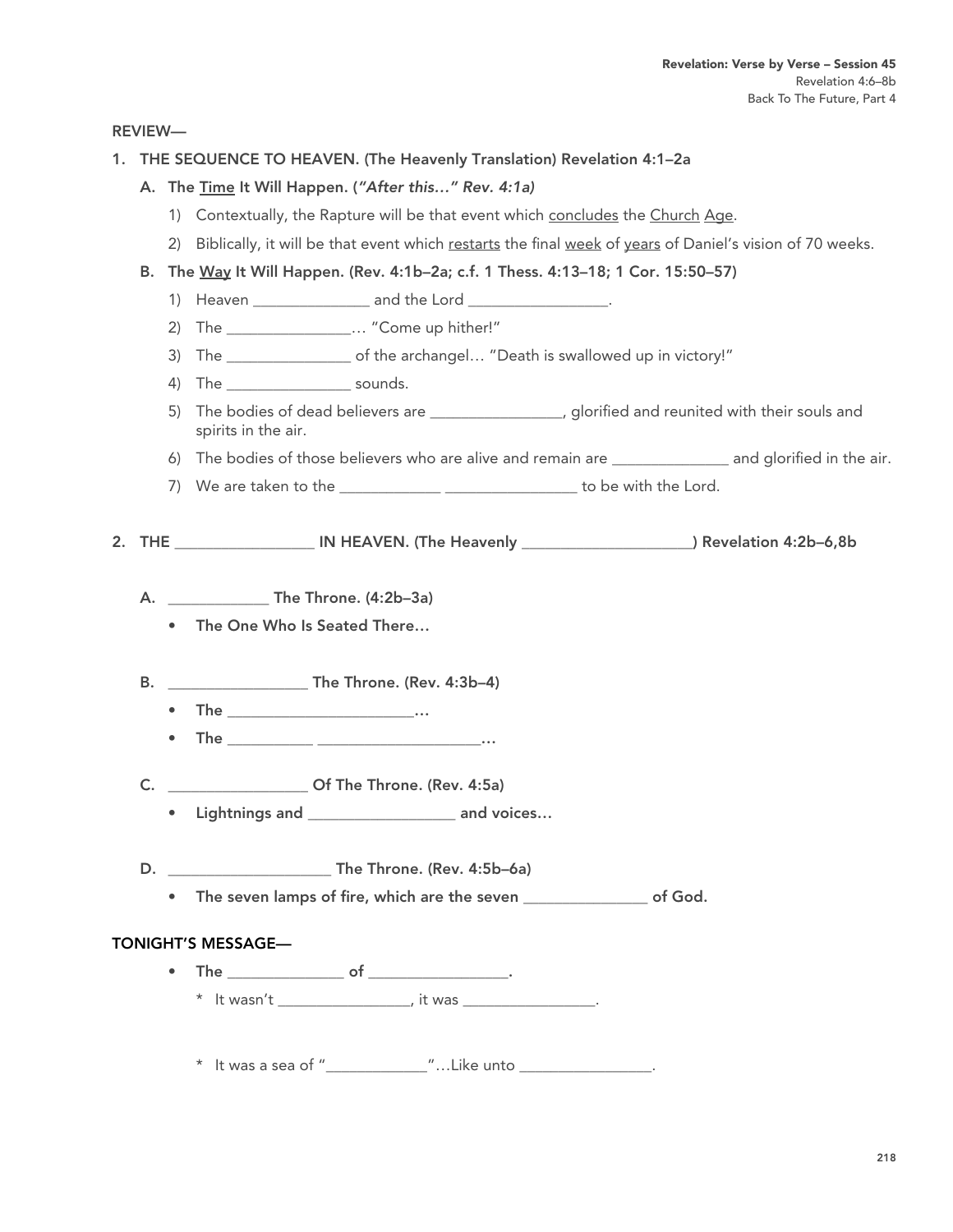\* Is John describing here, "THE DEEP" that is spoken of so often in the Old Testament?

| A REMINDER OF THE THREE HEAVENS |                                                   |
|---------------------------------|---------------------------------------------------|
| 1 <sup>st</sup> Heaven—         | (from the GROUND to the CLOUDS)                   |
| 2 <sup>nd</sup> Heaven—         | (where the SUN/MOON/STARS are)                    |
| 3rd Heaven—                     | of God (beyond CONSTELLATIONS and GALAXIES) _____ |

Psalm 148:4–

Job 9:5–9-

Genesis 1:1–9-

Job 26:7–10-

Proverbs 30:4-

Job 38:30-

Psalm 104:2–3-

Job 37:14–38:11-

Job 41:31–32-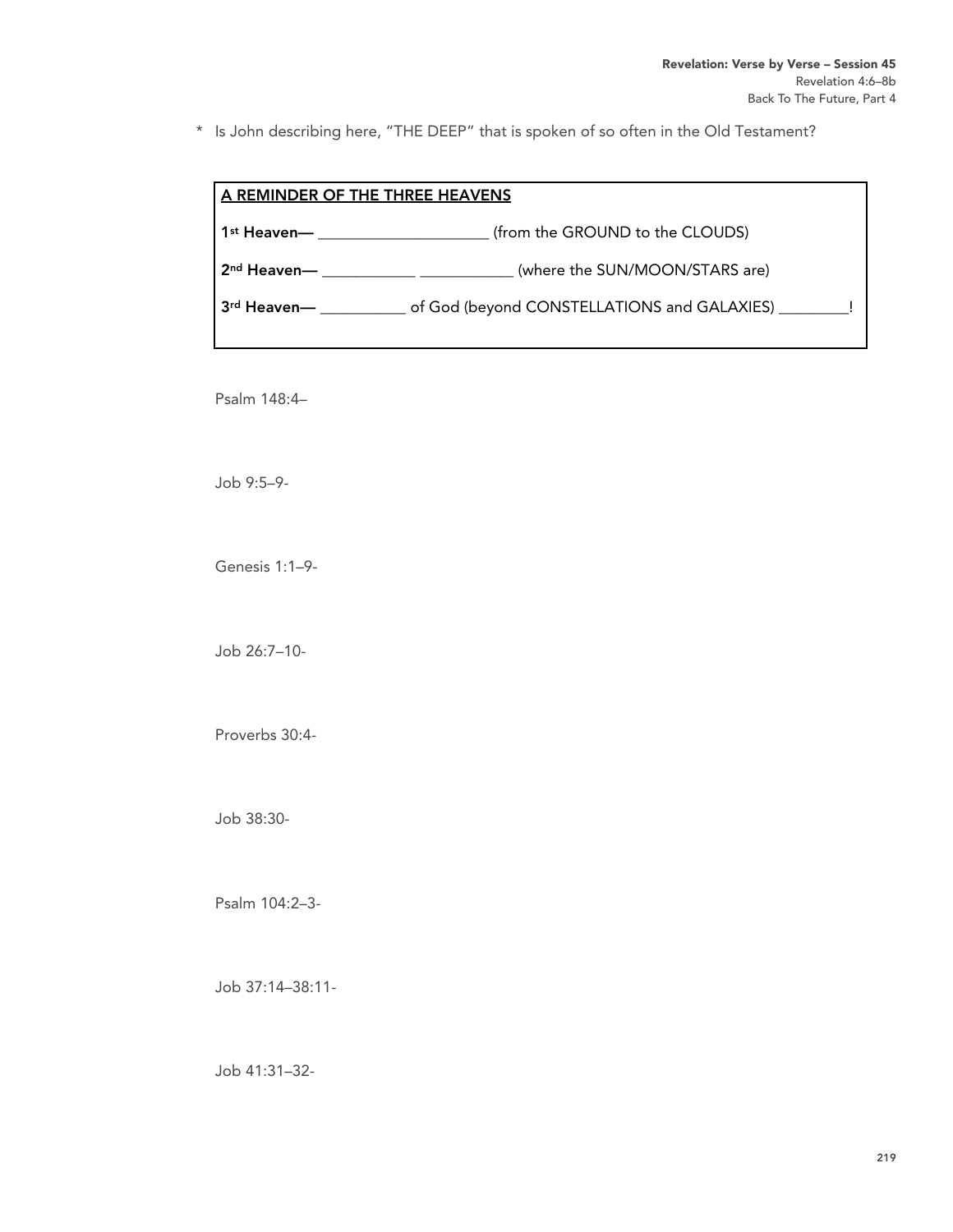E. \_\_\_\_\_\_\_\_\_\_\_\_\_\_\_\_\_\_\_\_\_\_\_\_\_\_\_\_\_ Of The Throne. (Rev. 4:6b–8b)

- The Four
	- \* Their location–

# \* Their identification-

- 1. First Beast— Like a \_\_\_\_\_\_\_\_\_\_\_\_\_\_\_\_\_\_.
- 2. Second Beast– Like a <u>\_\_\_\_\_\_\_\_\_\_\_\_\_\_\_</u>.
- 3. Third Beast– Like a \_\_\_\_\_\_\_\_\_\_\_\_\_\_\_\_\_\_\_.
- 4. Fourth Beast-Like a flying \_\_\_\_\_\_\_\_\_\_\_\_.

# \* Their connection–

- 1) Their connection to all that is supreme in creation.
	- A lion is supreme in the kingdom of animals.
	- ‣ A calf is supreme in the kingdom of \_\_\_\_\_\_\_\_\_\_\_\_\_\_\_ animals.
	- $\cdot$  Man is supreme in the whole kingdom of  $\cdot$
	- An eagle is supreme in the kingdom of the **solution** of the air.
	- ★ *In a general application, the Four Beasts represent all the greatness and strength and beauty of \_\_\_\_\_\_\_\_\_\_\_\_\_\_\_\_, glorifying and praising God. (Ps. 103:22)*

# 2) Their connection to the Four \_\_\_\_\_\_\_\_\_\_\_\_\_\_\_\_\_\_\_\_\_.

- $\triangleright$  Matthew =
	- The purpose of this gospel is to reveal Christ as the \_\_\_\_\_\_\_\_\_\_\_\_\_ of the \_\_\_\_\_\_\_\_\_\_\_.
	- He is presented as the \_\_\_\_\_\_\_\_\_\_\_ of the tribe of \_\_\_\_\_\_\_\_\_\_\_\_\_.
- $\cdot$  Mark =  $\cdot$  .
	- The purpose of this gospel is to reveal Christ as the  $\qquad \qquad$  of the  $\qquad \qquad$ .
	- He is presented as the One giving His life, like a CALF, first in  $\qquad \qquad$ , then in \_\_\_\_\_\_\_\_\_\_\_\_\_\_\_\_\_\_\_\_\_. (Mark 10:45)

## $\cdot$  Luke =

- The purpose of this gospel is to reveal Christ as the \_\_\_\_\_\_\_\_\_ of \_\_\_\_\_\_\_\_\_.
- He is presented in His \_\_\_\_\_\_\_\_\_\_\_\_\_\_\_\_\_ \_\_\_\_\_\_\_\_\_\_\_\_\_\_\_\_\_\_\_\_.
- $\rightarrow$  John =
	- The purpose of this gospel is to reveal Christ as the  $\qquad \qquad$  of  $\qquad \qquad$ .
	- He is presented as the \_\_\_\_\_\_\_\_\_\_\_\_\_\_\_\_\_\_\_\_\_\_\_ Person of the Godhead (the Word), who descended from Heaven like an \_\_\_\_\_\_\_\_\_\_\_\_\_\_, and was made \_\_\_\_\_\_\_\_\_\_\_\_\_\_.